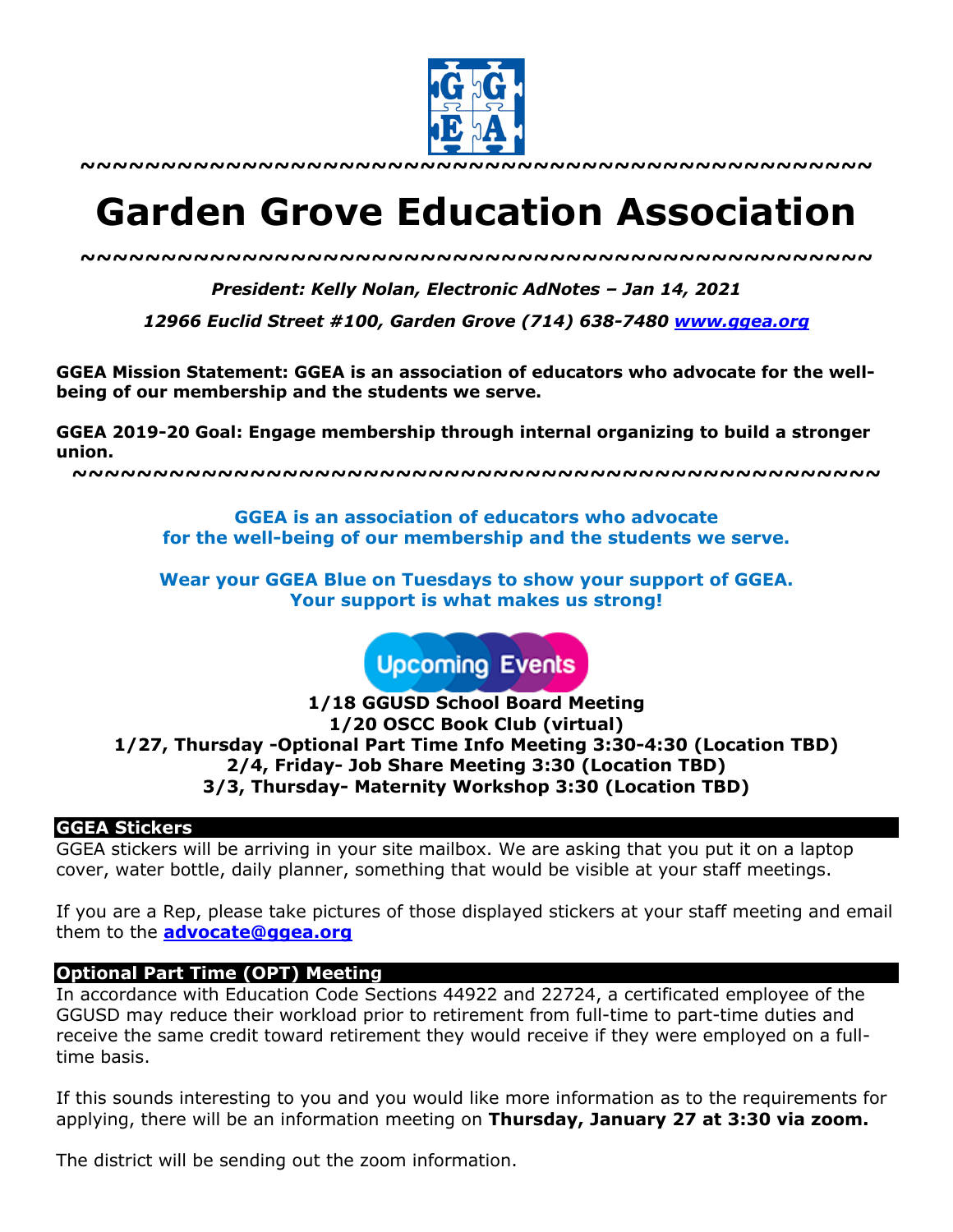#### **Job Share**

If you are interested in job sharing, please notify the GGEA office or email **jennyg@ggea.org** as soon as possible in order to put your name on the list.

There will be an information meeting **Friday, February 4th** with the location to be determined

#### **GGEA Scholarships**

GGEA offers seven (7) scholarships to graduating seniors which are provided from the dues of GGEA members. They are offered in the following areas: Garden Grove Unified School District Graduating Seniors (4), Graduating Seniors of a Garden Grove Education Association (GGEA) member (2), and the Arlene Pavey Scholarship also offered to a graduating Senior of a Garden Grove Education Association (GGEA) member. A fillable application is also on the ggea.org website.

#### *Please note that applications are due by March 1st.*

## **https://files.constantcontact.com/ea1a5c0d001/8fd04bc8-7271-4ca8-adc2- 592e67b9cbee.pdf**

#### **Retiring?**

GGEA's Retirement Committee started working on the Retirement Tribute back in September. Venues are booking up fast. The GG Community Center was already booked.

The committee would like to have an idea on the number of future retirees (June 2022) in order to determine the size of the venue needed.

If you are going to be retiring this year, GGEA would love to hear from you. Please call the GGEA office and let us know. We're just taking a count for now.

#### **NEA RA**

Under a separate AdNote sent earlier this week, GGEA is seeking interested members to be representatives at the National Education Association's Representative Assembly this summer.

The National Education Association Representative Assembly–the RA–is the highest decisionmaking body within the over 3 million-member NEA. With over 8,000 delegates, the RA is also the world's largest democratic deliberative body.

Over the course of eight business sessions spanning four days, RA delegates debate the vital issues that impact American public education and set Association policy and activities for the year ahead.

We encourage those interested to apply for both local and state. Declaration of Candidacy at the **local level is due no later than 5PM January 21** and at the **state level, no later than January 28.**

A fillable pdf is also available on the GGEA webpage.

# **https://files.constantcontact.com/ea1a5c0d001/1cd8c022-684a-40f5-abd4- 1b5176f4b7e0.pdf**

# **Day of the Teacher Poster Contest**

GGEA's Community Action Committee is announcing the 2021-2022 Day of the Teacher Poster Contest.